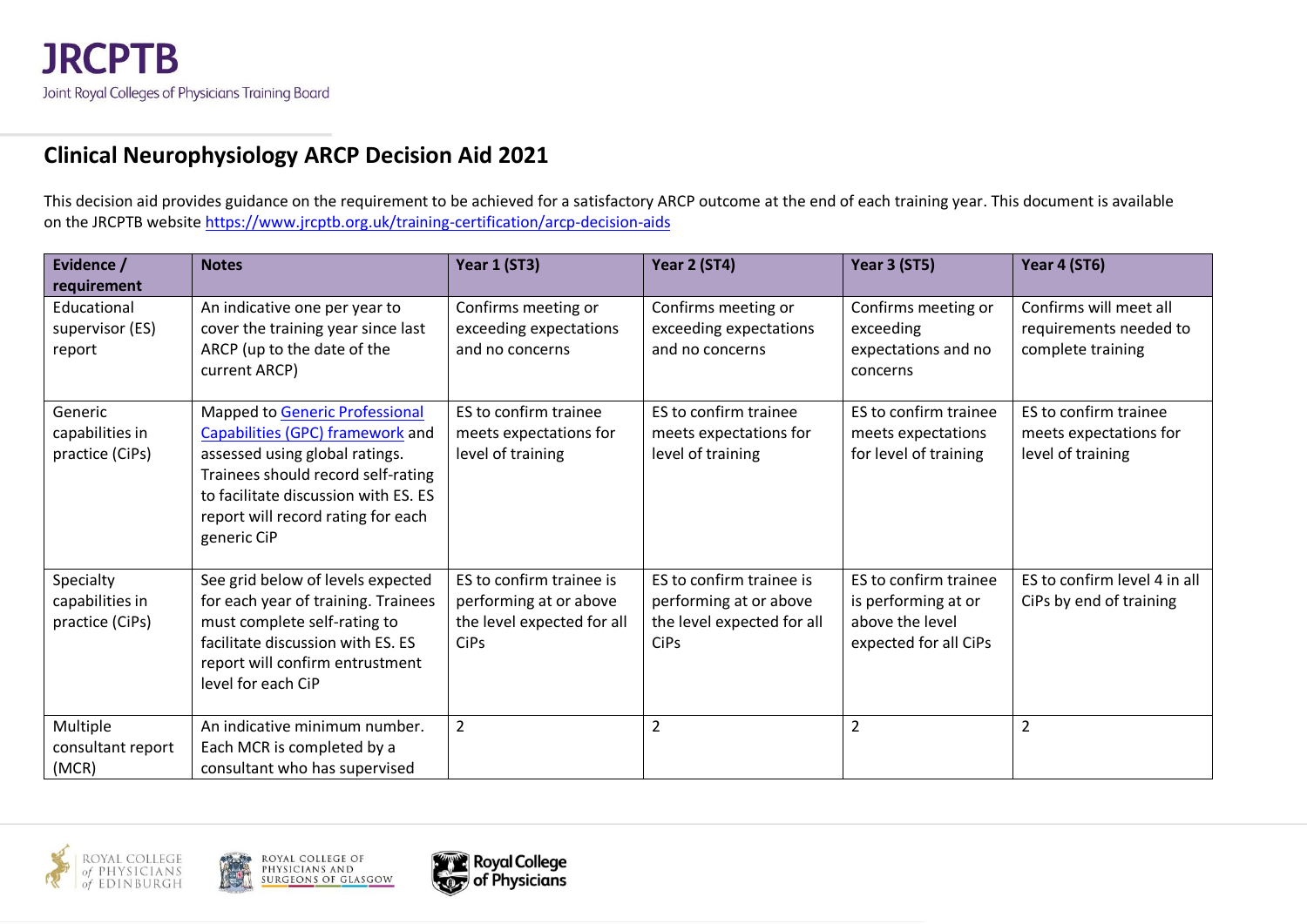

| Evidence /                                                                                                                                   | <b>Notes</b>                                                                                                                                                                                                                                                                                                                               | Year 1 (ST3)              | Year 2 (ST4)              | Year 3 (ST5)                        | Year 4 (ST6)              |
|----------------------------------------------------------------------------------------------------------------------------------------------|--------------------------------------------------------------------------------------------------------------------------------------------------------------------------------------------------------------------------------------------------------------------------------------------------------------------------------------------|---------------------------|---------------------------|-------------------------------------|---------------------------|
| requirement                                                                                                                                  | the trainee's clinical work. The ES<br>should not complete an MCR for                                                                                                                                                                                                                                                                      |                           |                           |                                     |                           |
|                                                                                                                                              | their own trainee                                                                                                                                                                                                                                                                                                                          |                           |                           |                                     |                           |
| Multi-source<br>feedback (MSF)                                                                                                               | An indicative minimum of 12<br>raters including 3 consultants and<br>a mixture of other staff (medical<br>and non-medical). MSF report<br>must be released by the ES and<br>feedback discussed with the<br>trainee before the ARCP. If<br>significant concerns are raised<br>then arrangements should be<br>made for a repeat MSF          | $\mathbf{1}$              | 1                         | 1                                   | $\mathbf{1}$              |
| <b>Patient Survey</b>                                                                                                                        | Minimum 20 responses                                                                                                                                                                                                                                                                                                                       | $\mathbf 1$               |                           | $\mathbf{1}$                        |                           |
| Supervised<br>Learning Events<br>(SLES):<br>Case-based<br>discussion (CbD)<br>and/or mini-<br>clinical evaluation<br>exercise (mini-<br>CEX) | An indicative minimum number to<br>be carried out by consultants.<br>Trainees are encouraged to<br>undertake more and supervisors<br>may require additional SLEs if<br>concerns are identified. SLEs<br>should be undertaken throughout<br>the training year by a range of<br>assessors. Structured feedback<br>should be given to aid the | 4 either mini-CEX or CBDs | 2 either mini-CEX or CBDs | 2 either mini-CEX or<br><b>CBDs</b> | 2 either mini-CEX or CBDs |



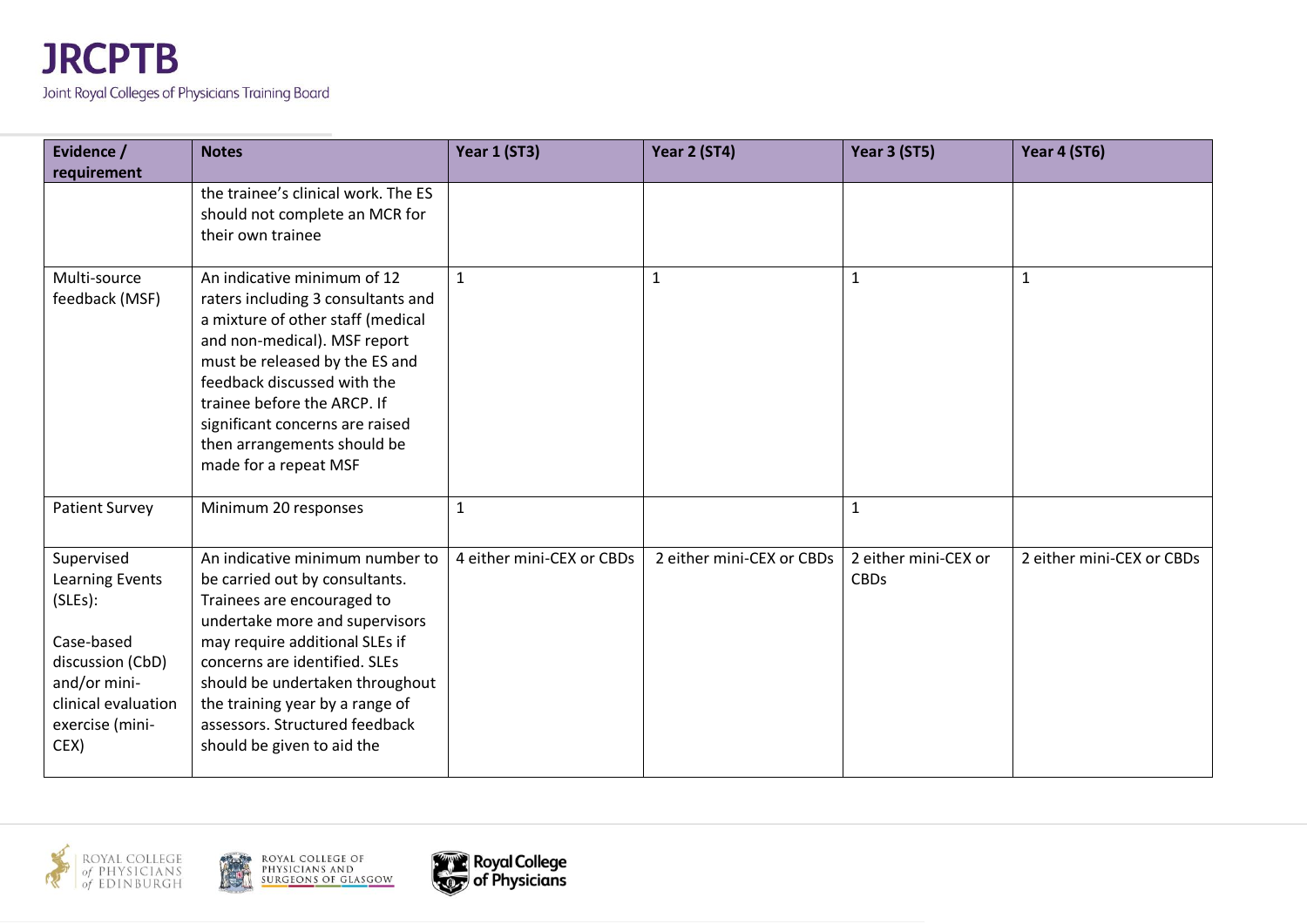

| Evidence /                | <b>Notes</b>                                | <b>Year 1 (ST3)</b>  | Year 2 (ST4)               | Year 3 (ST5)         | Year 4 (ST6)               |
|---------------------------|---------------------------------------------|----------------------|----------------------------|----------------------|----------------------------|
| requirement               |                                             |                      |                            |                      |                            |
|                           | trainee's personal development              |                      |                            |                      |                            |
|                           | and reflected on by the trainee.            |                      |                            |                      |                            |
|                           |                                             |                      |                            |                      |                            |
| Directly Observed         | Indicative number of summative              | 9                    | 9                          | 9                    | 9                          |
| Procedural Skills         | assessments of procedural                   |                      |                            |                      |                            |
| (DOPS)                    | competence                                  |                      |                            |                      |                            |
| Appropriate               | This is at the discretion of the            | As indicated in grid | As indicated in grid below | As indicated in grid | As indicated in grid below |
| Indicative                | ARCP panel and should take into             | below                |                            | below                |                            |
| numbers of                | account stage of training and               |                      |                            |                      |                            |
| procedures                | placements                                  |                      |                            |                      |                            |
| Knowledge based           |                                             |                      | Completed                  | Completed            | Completed                  |
| Assessment                |                                             |                      |                            |                      |                            |
| <b>Basic Life Support</b> |                                             | Valid BLS            | Valid BLS                  | Valid BLS            | Valid BLS                  |
| (BLS)                     |                                             |                      |                            |                      |                            |
|                           |                                             |                      |                            |                      |                            |
| Quality                   | Project to be assessed with                 | $\mathbf{1}$         |                            | 1                    |                            |
| improvement (QI)          | quality improvement project tool<br>(QIPAT) |                      |                            |                      |                            |
| project                   |                                             |                      |                            |                      |                            |
| Teaching                  |                                             |                      | $\mathbf{1}$               |                      | 1                          |
| observation               |                                             |                      |                            |                      |                            |
|                           |                                             |                      |                            |                      |                            |
|                           |                                             |                      |                            |                      |                            |





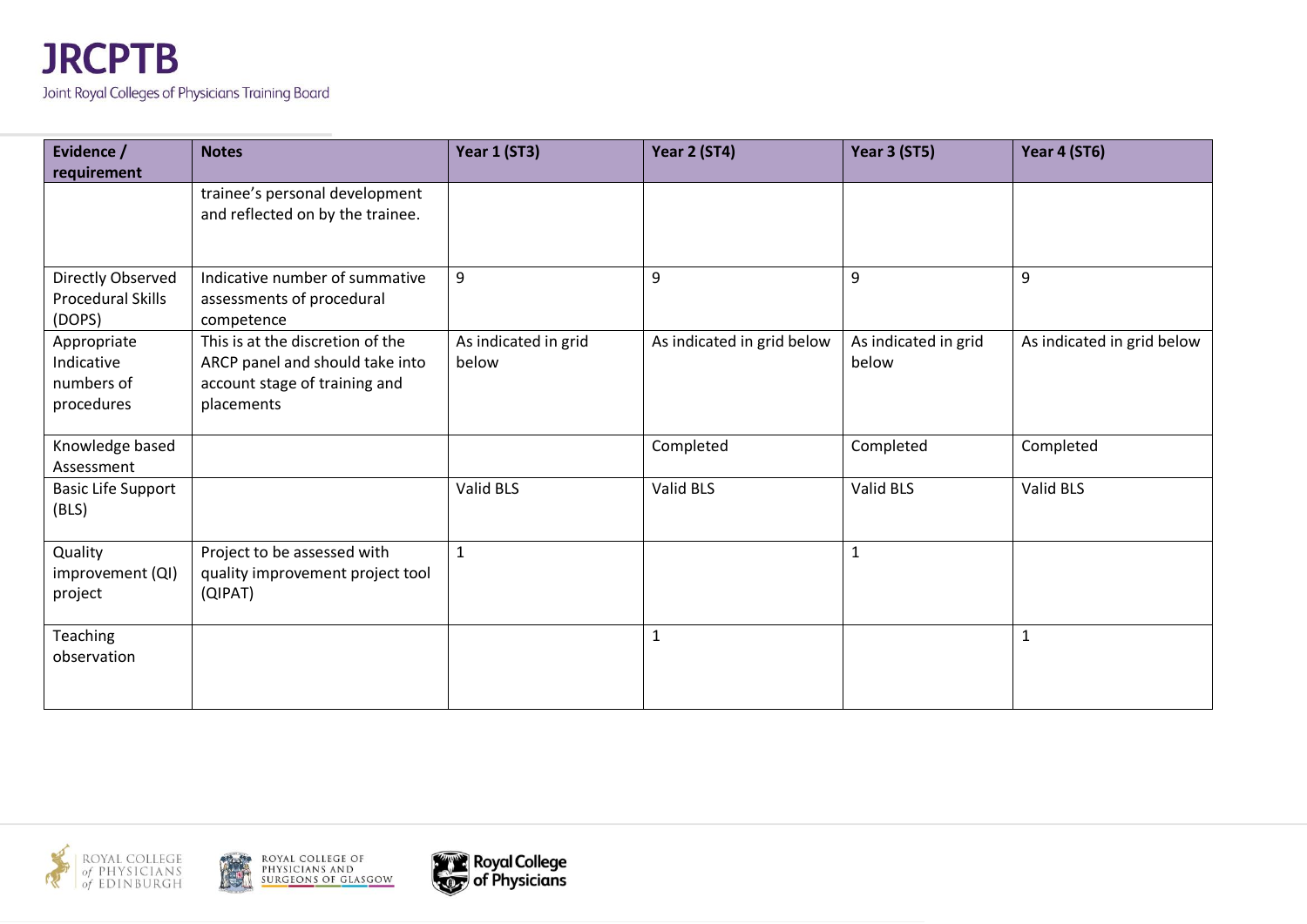## **Practical procedural skills**

Trainees must be able to outline the indications for the procedures listed in the table below and recognise the importance of valid consent, aseptic technique, safe use of analgesia and local anaesthesia, minimisation of patient discomfort, and requesting for help when appropriate. For all practical procedures the trainee must be able to appreciate and recognise complications and respond appropriately if they arise, including calling for help from colleagues in other specialties when necessary. Please see table below for minimum levels of competence expected in each training year.

Trainees will have to access a database of archived cases on the BCSN website. Trainees can use these cases to contribute towards their indicative requirements. These cases will provide a set of data in a clinical context for trainees to interpret and formulate a clinical report. DOPs can be used to assess the trainee's performance.

\* Some trainees will undertake their neurology training as one block during ST3 and will not have performed any neurophysiology investigations.

| <b>Procedure</b>                | ST <sub>3</sub> | ST <sub>4</sub>     | ST <sub>5</sub>        | ST <sub>6</sub>      | Indicative<br>number<br>performed by<br>end of training |
|---------------------------------|-----------------|---------------------|------------------------|----------------------|---------------------------------------------------------|
| <b>Record Adult EEG</b>         |                 | Able to perform the | Able to perform the    | Competent to perform |                                                         |
|                                 |                 | procedure under     | procedure with limited | the procedure        | 10                                                      |
|                                 |                 | direct supervision  | supervision            | unsupervised         |                                                         |
| Record Neonatal/ Paediatric EEG |                 | Able to perform the | Able to perform the    | Competent to perform |                                                         |
|                                 |                 | procedure under     | procedure with limited | the procedure        | 10                                                      |
|                                 |                 | direct supervision  | supervision            | unsupervised         |                                                         |
| <b>Report Adult EEG</b>         |                 | Able to perform the | Able to perform the    | Competent to perform |                                                         |
|                                 |                 | procedure under     | procedure with limited | the procedure        | 1000                                                    |
|                                 |                 | direct supervision  | supervision            | unsupervised         |                                                         |



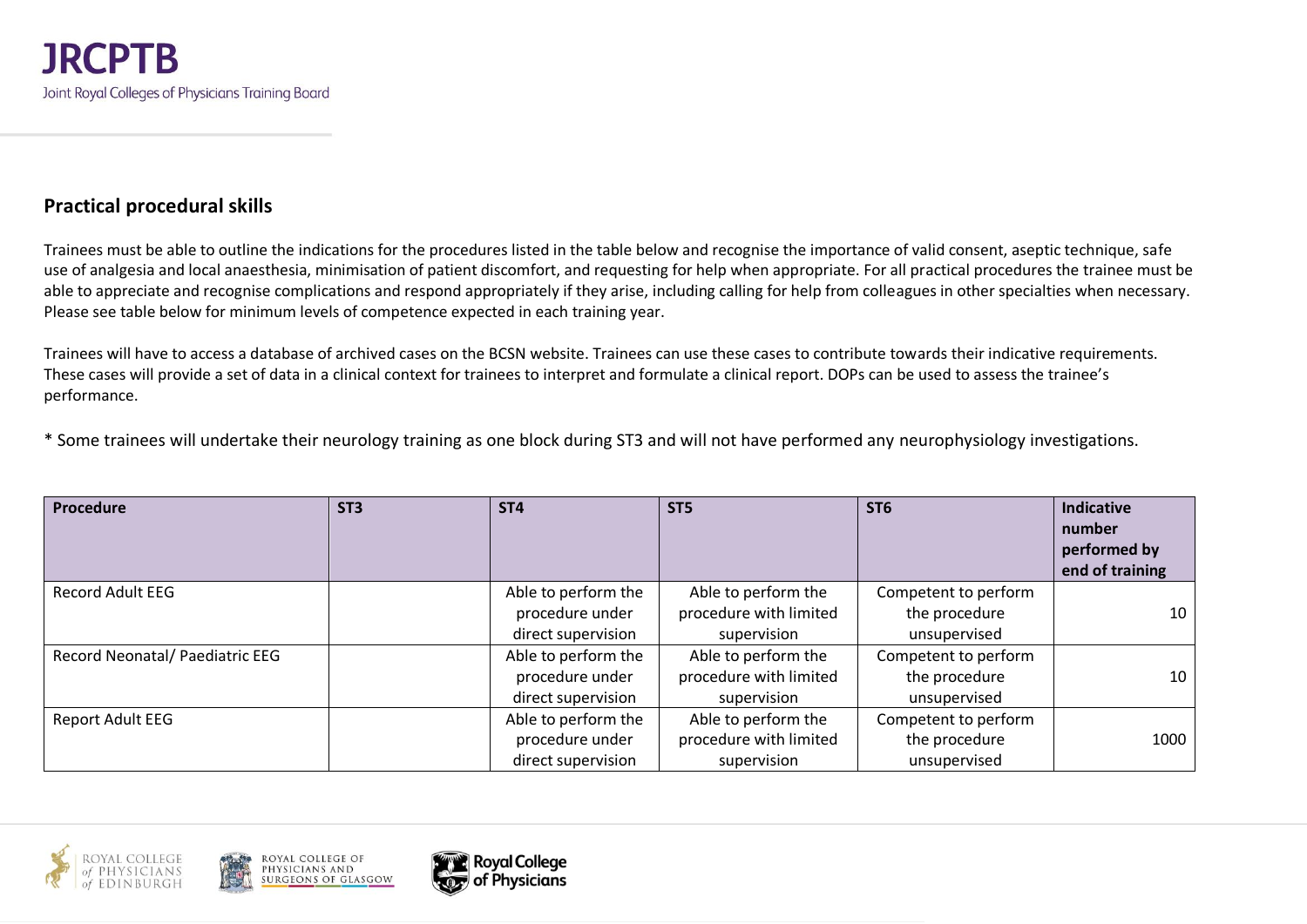

| Procedure                           | ST <sub>3</sub> | ST <sub>4</sub>     | ST <sub>5</sub>        | ST <sub>6</sub>      | <b>Indicative</b><br>number<br>performed by<br>end of training |
|-------------------------------------|-----------------|---------------------|------------------------|----------------------|----------------------------------------------------------------|
| Report Neonatal/ Paediatric EEG     |                 | Able to perform the |                        | Competent to perform |                                                                |
|                                     |                 | procedure under     | Maintain               | the procedure        | 1000                                                           |
|                                     |                 | direct supervision  |                        | unsupervised         |                                                                |
| NCS for common nerve entrapments    |                 | Able to perform the | Able to perform the    | Competent to perform |                                                                |
|                                     |                 | procedure under     | procedure with limited | the procedure        | 1000                                                           |
|                                     |                 | direct supervision  | supervision            | unsupervised         |                                                                |
| NCS for less common nerve lesions   |                 | Able to perform the | Able to perform the    | Competent to perform |                                                                |
|                                     |                 | procedure under     | procedure with limited | the procedure        | 100                                                            |
|                                     |                 | direct supervision  | supervision            | unsupervised         |                                                                |
| NCS for generalised neuropathy      |                 | Able to perform the | Able to perform the    | Competent to perform |                                                                |
|                                     |                 | procedure under     | procedure with limited | the procedure        | 100                                                            |
|                                     |                 | direct supervision  | supervision            | unsupervised         |                                                                |
| EMG for neurogenic disorders        |                 | Able to perform the | Able to perform the    | Competent to perform |                                                                |
|                                     |                 | procedure under     | procedure with limited | the procedure        | 500                                                            |
|                                     |                 | direct supervision  | supervision            | unsupervised         |                                                                |
| NCS and/or EMG in Paediatrics (5-16 |                 | Able to perform the |                        | Competent to perform |                                                                |
| years)                              |                 | procedure under     | Maintian               | the procedure        | 40                                                             |
|                                     |                 | direct supervision  |                        | unsupervised         |                                                                |
| NCS and/or EMG is Paediatrics (<5   |                 | Able to perform the |                        | Competent to perform |                                                                |
| years)                              |                 | procedure under     | Maintain               | the procedure        | 10                                                             |
|                                     |                 | direct supervision  |                        | unsupervised         |                                                                |
| EMG for probable myopathy           |                 | Able to perform the |                        | Competent to perform |                                                                |
|                                     |                 | procedure under     | Maintain               | the procedure        | 50                                                             |
|                                     |                 | direct supervision  |                        | unsupervised         |                                                                |





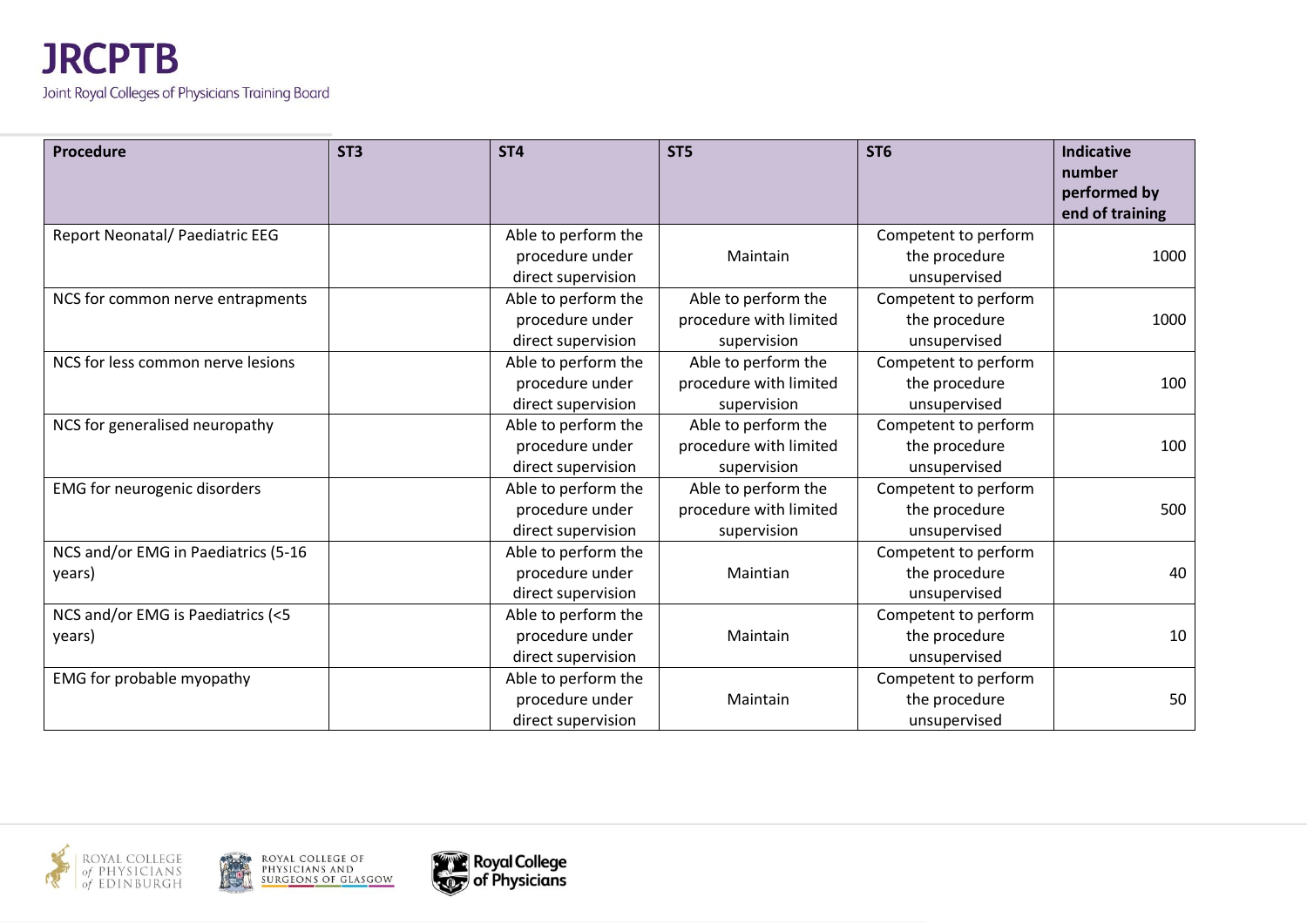| <b>Procedure</b>                        | ST <sub>3</sub> | ST <sub>4</sub>     | ST <sub>5</sub> | ST <sub>6</sub>      | Indicative<br>number<br>performed by<br>end of training |
|-----------------------------------------|-----------------|---------------------|-----------------|----------------------|---------------------------------------------------------|
| Repetitive nerve stimulation            |                 | Able to perform the |                 | Competent to perform |                                                         |
|                                         |                 | procedure under     | Maintain        | the procedure        | 30                                                      |
|                                         |                 | direct supervision  |                 | unsupervised         |                                                         |
| <b>Record VEP</b>                       |                 | Able to perform the |                 | Competent to perform |                                                         |
|                                         |                 | procedure under     | Maintain        | the procedure        | 10                                                      |
|                                         |                 | direct supervision  |                 | unsupervised         |                                                         |
| <b>Interpret VEP</b>                    |                 | Able to perform the |                 | Competent to perform |                                                         |
|                                         |                 | procedure under     | Maintain        | the procedure        | 100                                                     |
|                                         |                 | direct supervision  |                 | unsupervised         |                                                         |
| <b>Record SSEP</b>                      |                 | Able to perform the |                 | Competent to perform |                                                         |
|                                         |                 | procedure under     | Maintain        | the procedure        | 10                                                      |
|                                         |                 | direct supervision  |                 | unsupervised         |                                                         |
| <b>Interpret SSEP</b>                   |                 | Able to perform the |                 | Competent to perform |                                                         |
|                                         |                 | procedure under     | Maintain        | the procedure        | 50                                                      |
|                                         |                 | direct supervision  |                 | unsupervised         |                                                         |
| Surgical monitoring of spinal, cortical |                 | Able to perform the |                 | Competent to perform |                                                         |
| or cranial nerve function               |                 | procedure under     | Maintain        | the procedure        | 20                                                      |
|                                         |                 | direct supervision  |                 | unsupervised         |                                                         |
| Interpret ambulatory EEG, Surgical      |                 | Able to perform the |                 | Competent to perform |                                                         |
| telemetry, diagnostic telemetry         |                 | procedure under     | Maintain        | the procedure        | 100                                                     |
|                                         |                 | direct supervision  |                 | unsupervised         |                                                         |
| Interpret polysomnography               |                 | Able to perform the |                 | Competent to perform |                                                         |
|                                         |                 | procedure under     | Maintain        | the procedure        | 30                                                      |
|                                         |                 | direct supervision  |                 | unsupervised         |                                                         |





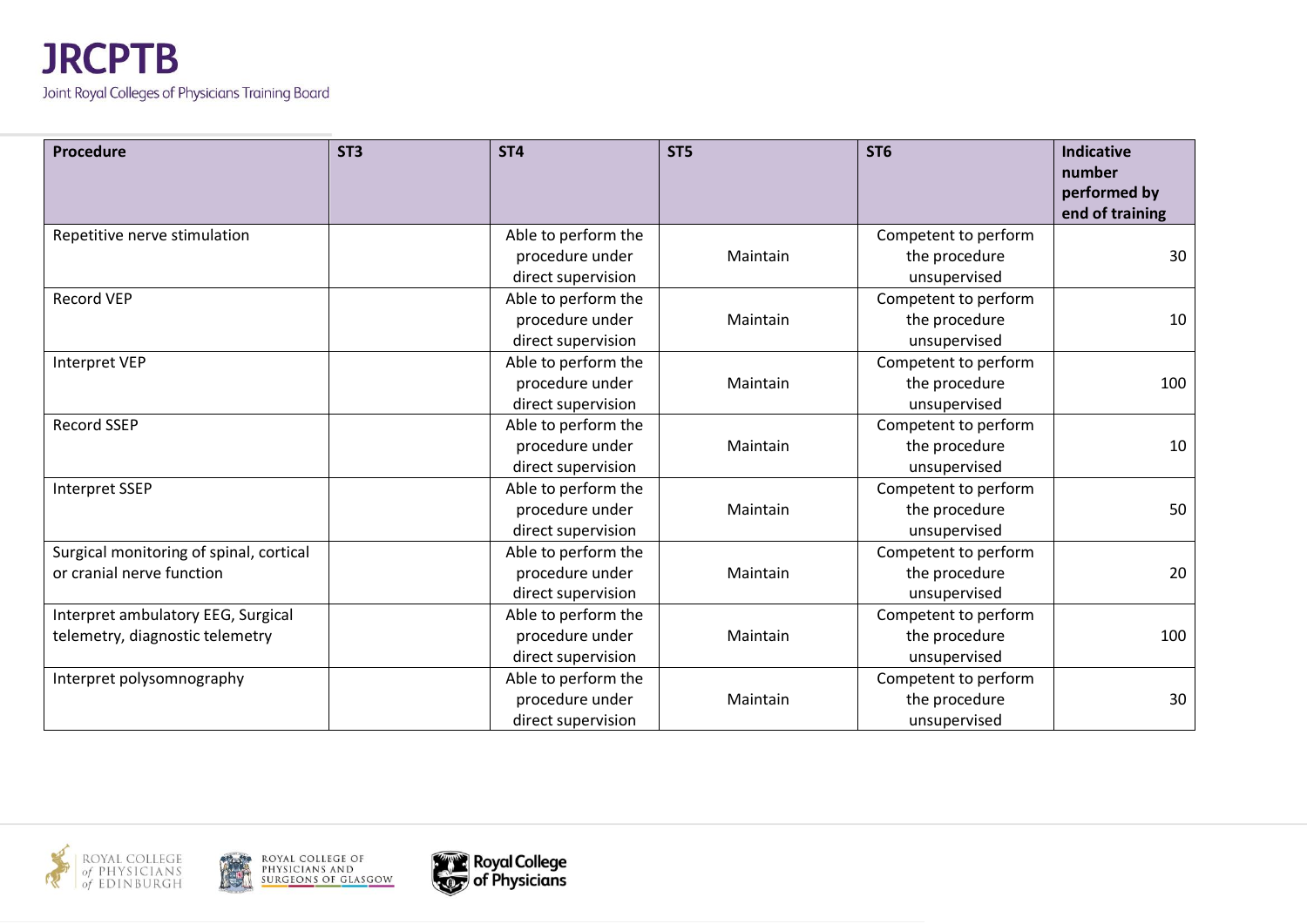| Procedure                            | ST <sub>3</sub> | ST <sub>4</sub>     | ST <sub>5</sub> | ST <sub>6</sub>      | <b>Indicative</b><br>number<br>performed by<br>end of training |
|--------------------------------------|-----------------|---------------------|-----------------|----------------------|----------------------------------------------------------------|
| Perform & interpret MUP and          |                 | Able to perform the |                 | Competent to perform |                                                                |
| Turns/amp analysis                   |                 | procedure under     | Maintain        | the procedure        | 50                                                             |
|                                      |                 | direct supervision  |                 | unsupervised         |                                                                |
| Perform & interpret single fibre EMG |                 | Able to perform the |                 | Competent to perform |                                                                |
| (voluntary and/ or stimulated)       |                 | procedure under     | Maintain        | the procedure        | 50                                                             |
|                                      |                 | direct supervision  |                 | unsupervised         |                                                                |
| Interpret electroretinograms         |                 | Able to perform the |                 | Competent to perform |                                                                |
|                                      |                 | procedure under     | Maintain        | the procedure        | 100                                                            |
|                                      |                 | direct supervision  |                 | unsupervised         |                                                                |
| Interpret ER audiograms/BSAEPs       |                 | Able to perform the |                 | Competent to perform |                                                                |
|                                      |                 | procedure under     | Maintain        | the procedure        | 50                                                             |
|                                      |                 | direct supervision  |                 | unsupervised         |                                                                |
| Perform & interpret magnetic brain   |                 | Able to perform the |                 | Competent to perform |                                                                |
| stimulation                          |                 | procedure under     | Maintain        | the procedure        | 50                                                             |
|                                      |                 | direct supervision  |                 | unsupervised         |                                                                |

When a trainee has been signed off as being able to perform a procedure unsupervised they are not required to have any further assessment (DOPS) of that procedure unless they or their educational supervisor think that this is required (in line with standard professional conduct).